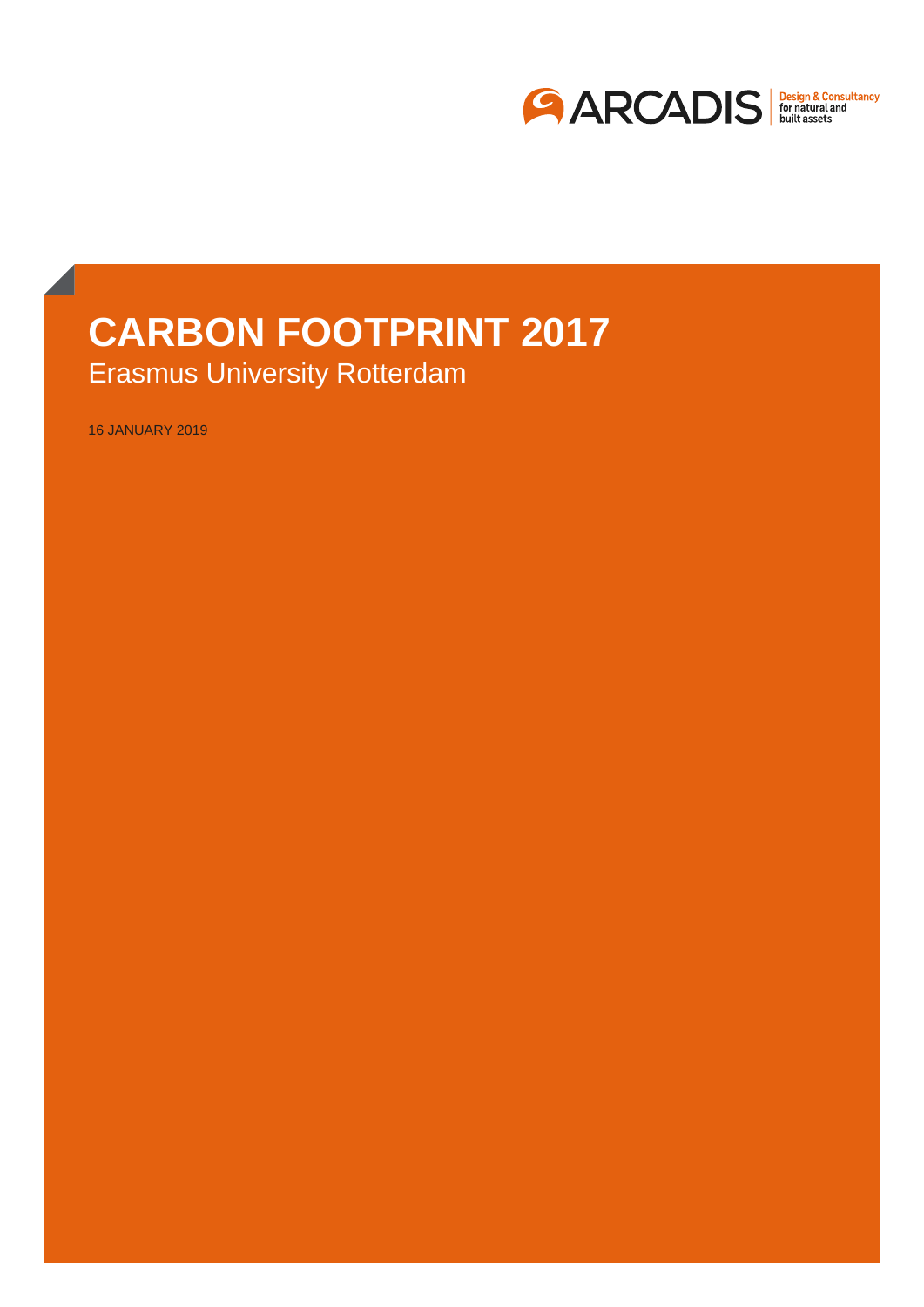

# **Contact**

### **I-M. ERNST BA, BSC**

Arcadis Nederland B.V.

P.O. Box 4205 3006 AE Rotterdam The Netherlands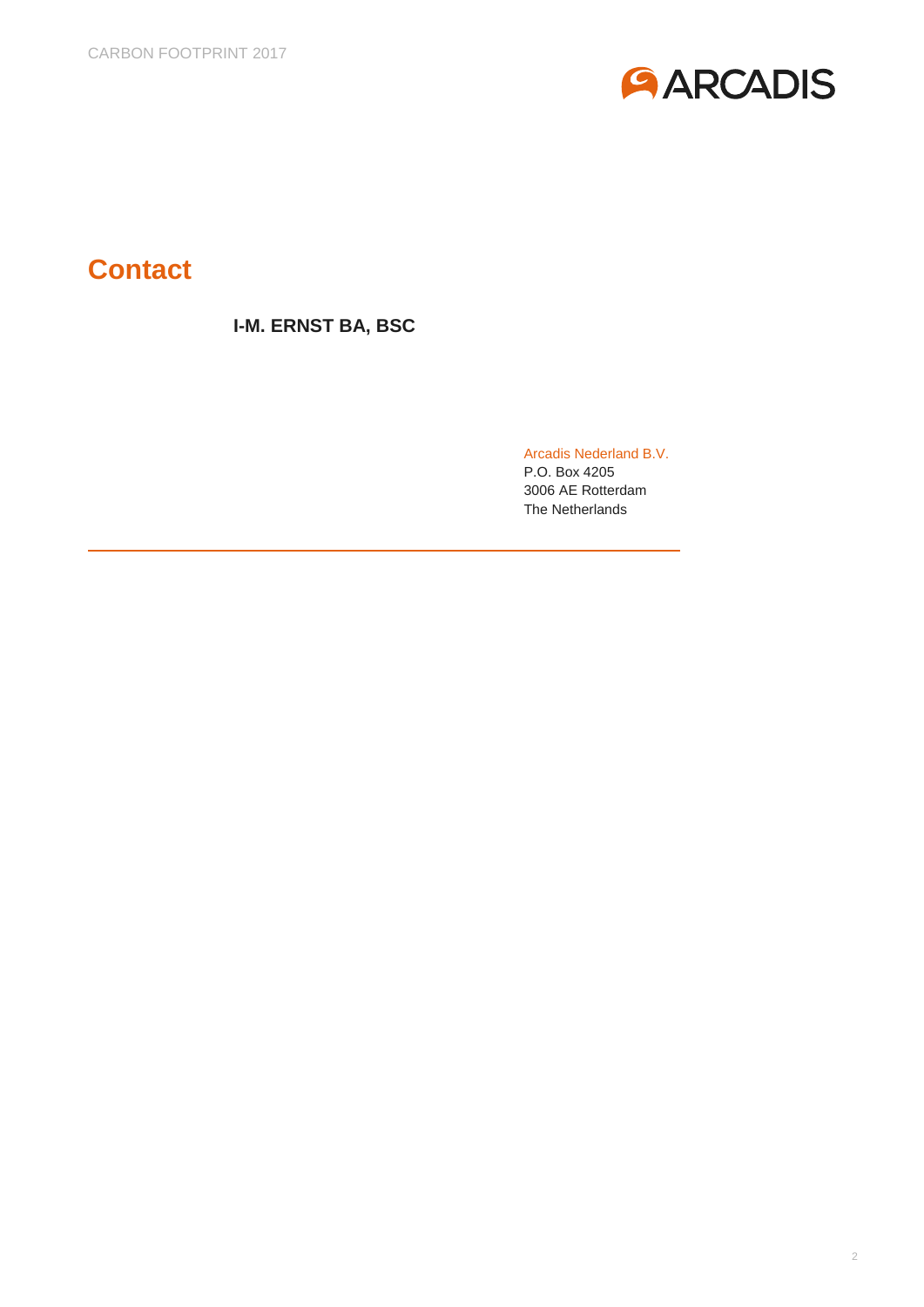

# **CONTENTS**

| 1              | <b>INTRODUCTION</b>          |                                                 |                 |  |  |
|----------------|------------------------------|-------------------------------------------------|-----------------|--|--|
| $\overline{2}$ | <b>STARTING POINTS</b>       |                                                 |                 |  |  |
|                | 2.1                          | <b>Method</b>                                   | 5               |  |  |
|                | 2.2                          | <b>Boundaries</b>                               | $6\phantom{1}6$ |  |  |
|                | 2.3                          | <b>Starting year</b>                            | $6\phantom{1}6$ |  |  |
|                | 2.4                          | <b>Additional information</b>                   | $6\phantom{1}6$ |  |  |
| $\mathbf{3}$   | <b>CARBON FOOTPRINT 2017</b> | $\overline{7}$                                  |                 |  |  |
|                | 3.1                          | <b>Results</b>                                  | $\overline{7}$  |  |  |
|                | 3.2                          | Results per source of CO <sub>2</sub> -emission | 10              |  |  |
|                | 3.2.1                        | Direct emissions                                | 10              |  |  |
|                | 3.2.2                        | Indirect emissions                              | 11              |  |  |
|                | 3.2.3                        | Further indirect emissions                      | 11              |  |  |
|                | 3.3                          | Preview                                         | 12              |  |  |
|                |                              | <b>APPENDIX I - CONVERSION FACTORS</b>          | 14              |  |  |
|                |                              | <b>APPENDIX II - CALCULATION SHEET</b>          | 16              |  |  |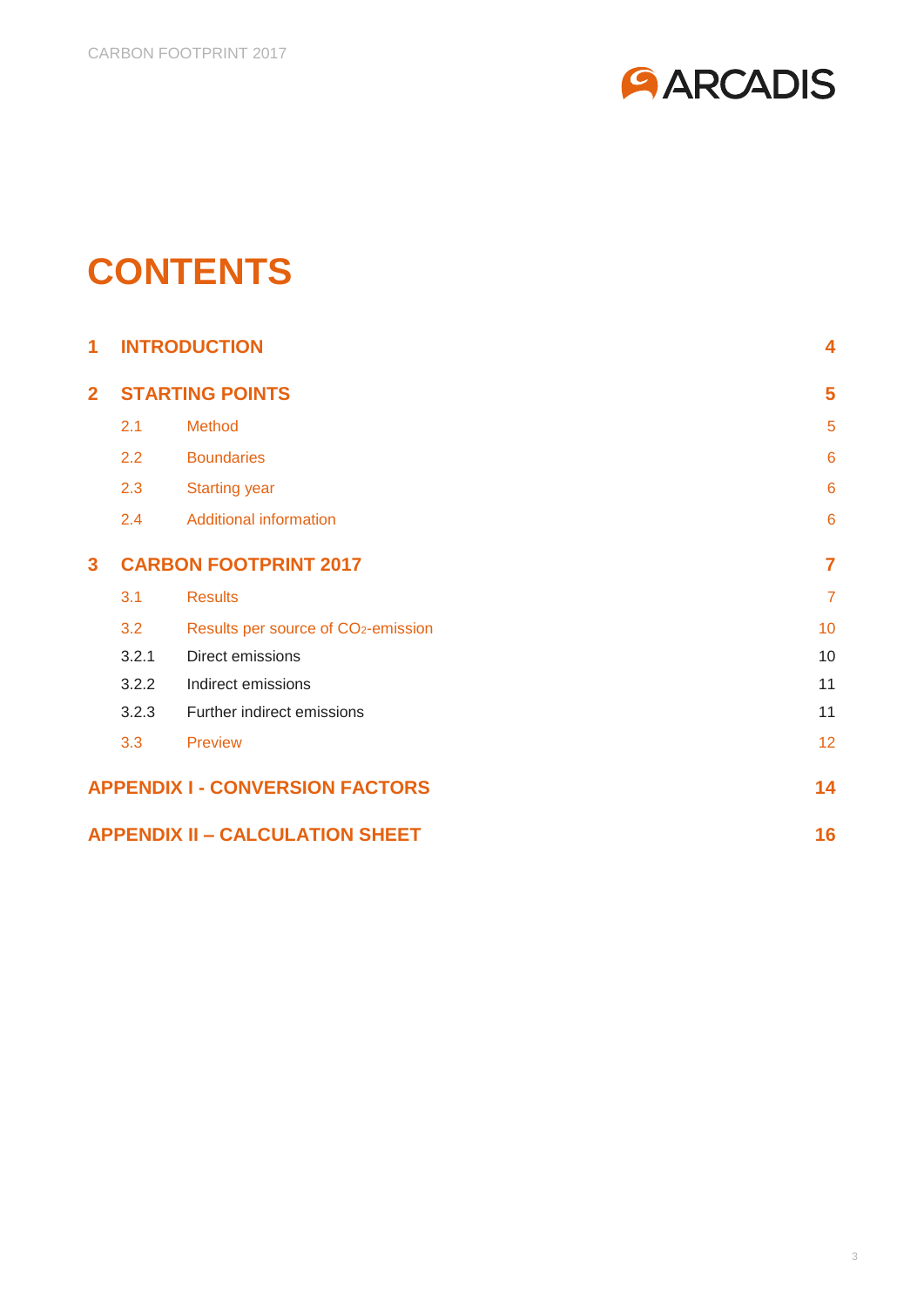

# <span id="page-3-0"></span>**1 INTRODUCTION**

Erasmus University Rotterdam (EUR) asked Arcadis to calculate the carbon footprint for the complete university over 2017 in a uniform way to gain insight in energy consumption, material use and waste production. EUR gathered the necessary data for the underlying calculations. In this report the results are shown as well as advices for further improvement of the available data.

The results will be compared to the analysis of the footprint 2016.

#### *Deliverables*

The deliverables encompass not only this report but also an excel sheet containing calculations, sources, assumptions and estimations.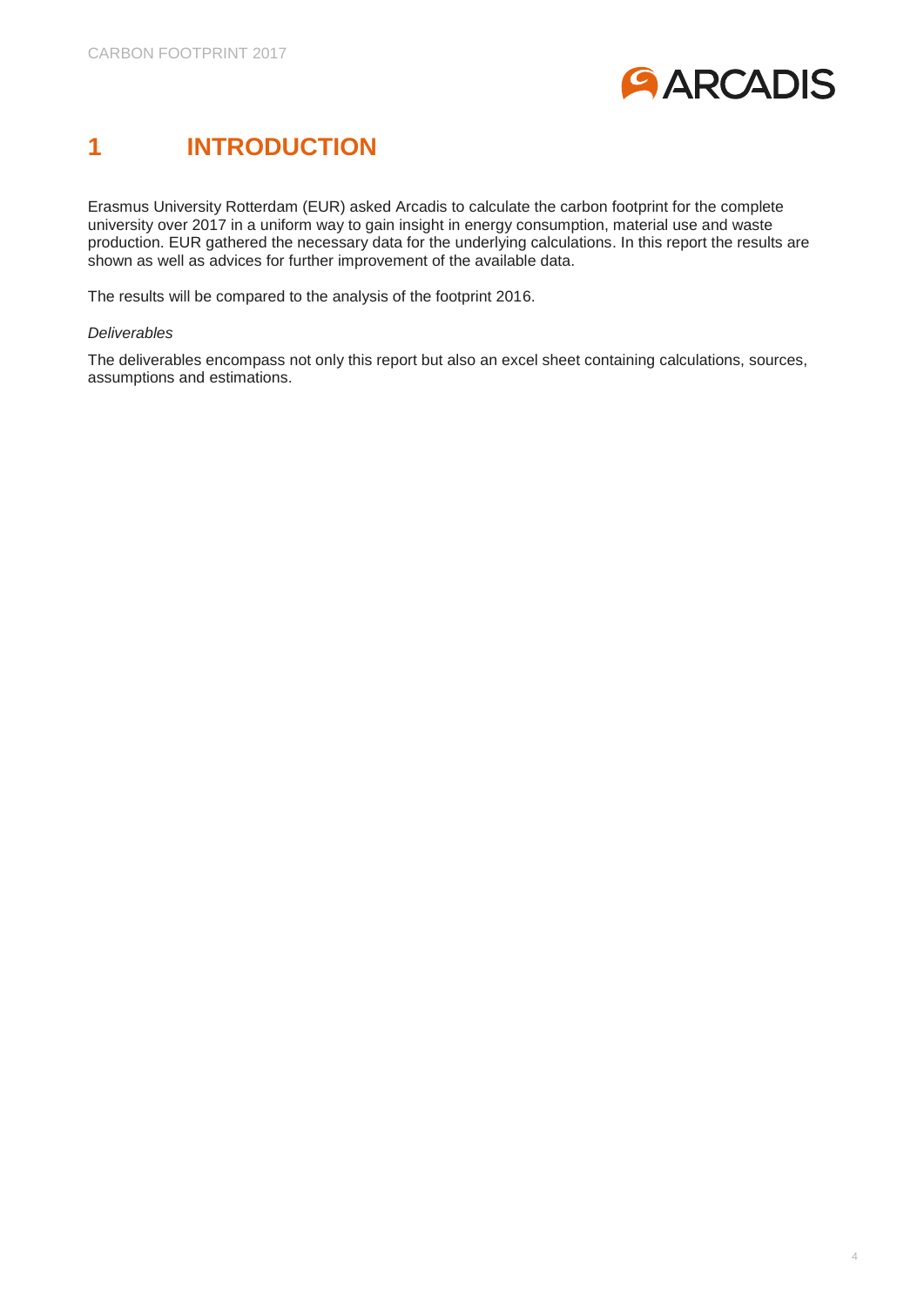

## <span id="page-4-0"></span>**2 STARTING POINTS**

In this chapter, we briefly describe how the data for the carbon footprint has been obtained, analyzed and categorized and what principles are used along the way.

Detailed information on the conversion factors can be found in Appendix I. Appendix II presents the calculation sheet (available as separate document).

### <span id="page-4-1"></span>**2.1 Method**

This carbon footprint is written in accordance with the NEN-ISO 14064 norm. The structure of the carbon footprint is based on methods from the Greenhouse Gas Protocol (GHG Protocol). This protocol discussed three scopes. The figure below shows the scopes and the associated emissions.



*Figure 1: Definition of the scopes according to the GHG Protocol*

These scopes are based on the extent to which the organization can influence the emissions in each scope.

The scope 1, 2 and 3 emissions mentioned below are included in the  $CO<sub>2</sub>$  footprint:

1. Scope 1: The university is able to directly influence the  $CO<sub>2</sub>$ -emissions.

- Natural gas consumption.
- Fuel consumption university-owned vehicles/ machines.
- Refrigerants.
- Cleaning detergence.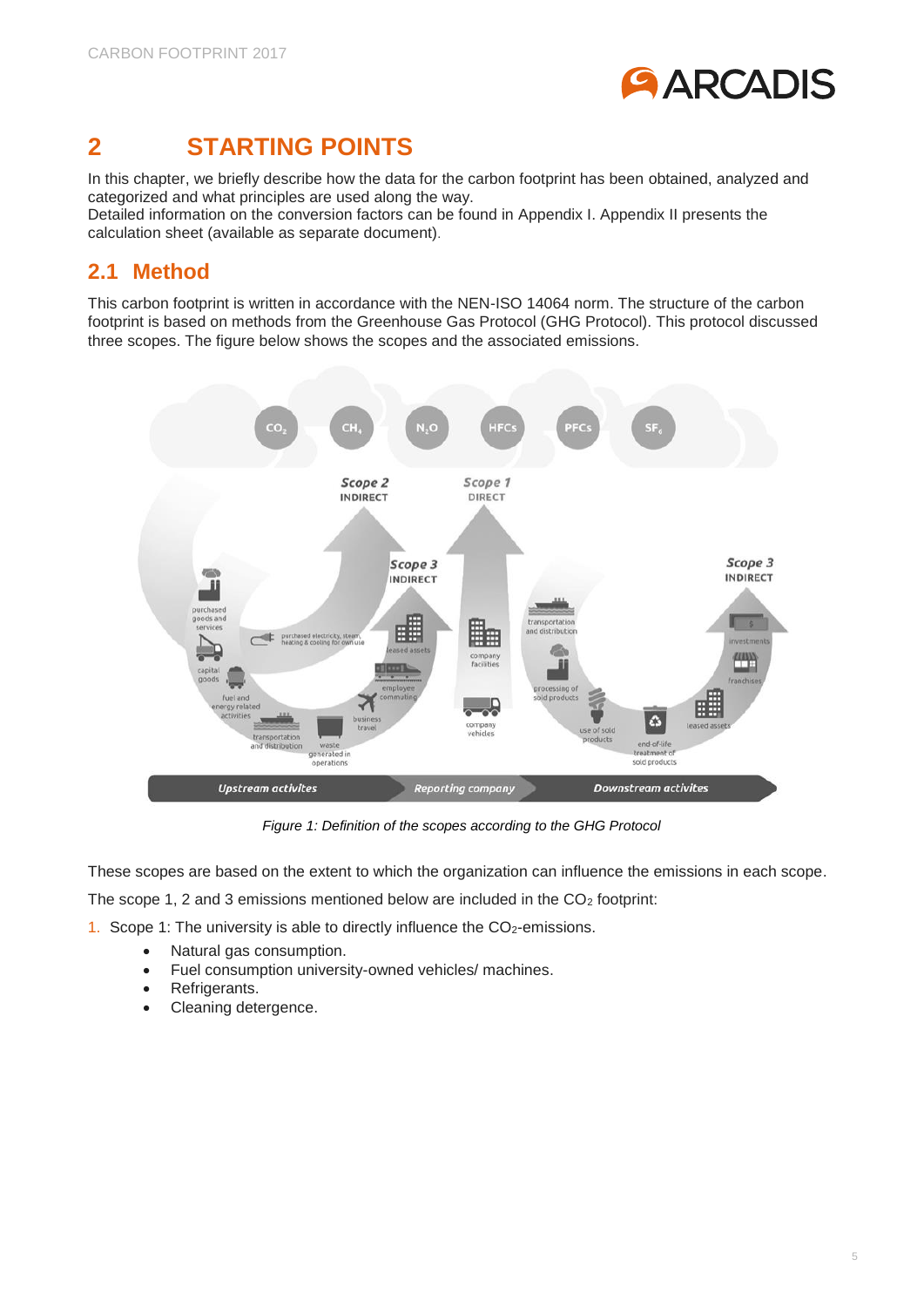

- 2. Scope 2: Emissions of CO<sub>2</sub> originating from power generation. The university is able to directly influence the emissions, but these emissions are emitted outside of the organizational boundary, for example at a power generation facility.
	- Electricity for buildings.
	- Heat for buildings.
- 3. Scope 3: The university is able to indirectly influence these emissions of  $CO<sub>2</sub>$  on a limited basis.
	- Fuel use commuting public transport (various modalities).
	- Fuel use commuting private cars, motorbikes, scooters and electric bikes.
	- Fuel use business travel private cars.
	- Fuel use business travel flight travel.
	- Fuel use business travel train.
	- Fuel use business travel public transport (other than train)
	- Emissions from waste production (residual waste, paper, cardboard, organic waste, plastic, glass, swill).
	- Catering.

#### **Emissions of the students**

Students have a major impact on the total  $CO<sub>2</sub>$  emissions of EUR. Not only in the use of the buildings and facilities attached thereto, but by travelling to and from the university students also generate a significant amount of CO2-emissions. Because these emissions are indirectly caused by EUR itself, it has been decided to include the emission of the students in the carbon footprint.

Located on the campus is a student apartment complex (Hatta complex). This part of the campus is excluded from the CO<sub>2</sub> footprint because the Hatta complex is not owned by EUR and therefor the emissions are not part of the footprint.

### <span id="page-5-0"></span>**2.2 Boundaries**

This footprint includes all locations of Erasmus University Rotterdam, except the Hatta complex:

- Location Woudestein;
- Location ISS International Institute of Social Studies;
- Location EUC Erasmus University College.

During the analysis of the energy consumption data, the following number of students and employees have been taken into account (1<sup>st</sup> of October 2017/ 31<sup>st</sup> of December 2016):

- 2.932 employees;
- 27.289 students.

### <span id="page-5-1"></span>**2.3 Starting year**

In 2011, the university has analyzed their  $CO<sub>2</sub>$  footprint for the first time. This footprint is the basis of the footprint for 2015. However, standardized methods, internal processes and conversion factors have changed throughout the past few years. Therefore, the starting year is chosen to be 2015.

### <span id="page-5-2"></span>**2.4 Additional information**

The used amount of square meters has increased slightly by 5% (location Woudestein) which has to be taken into account while analyzing the energy consumption in 2017 and the total increase compared to 2016.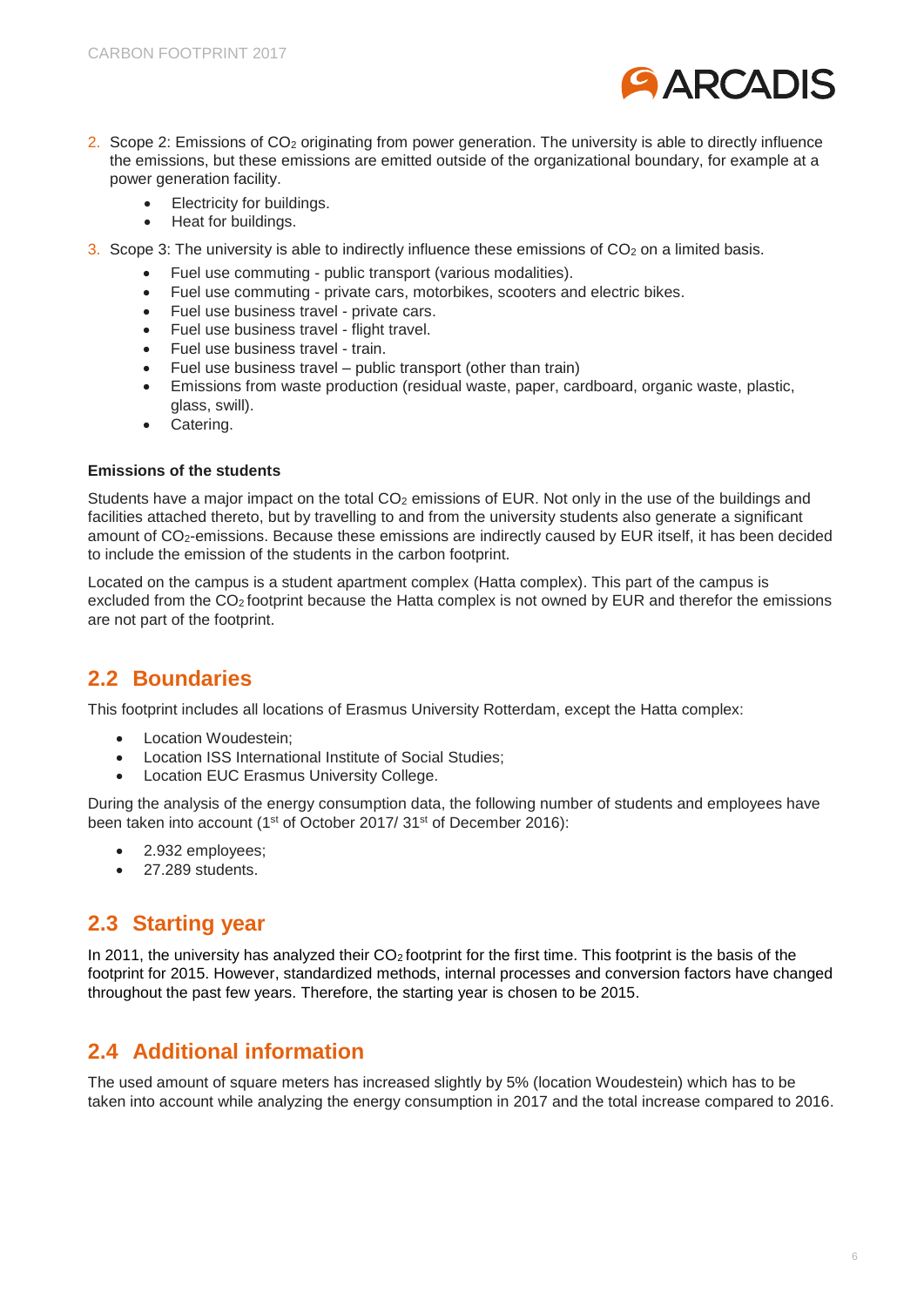

## <span id="page-6-0"></span>**3 CARBON FOOTPRINT 2017**

### <span id="page-6-1"></span>**3.1 Results**

The total CO<sub>2</sub>-emission of the university for 2017 is 11.937,80 ton CO<sub>2</sub>. This equals an emission of 43,75 ton CO<sub>2</sub> per 100 students. The figure below shows the distribution of the different emissions.



*Figure 2: CO2-footprint Erasmus University Rotterdam 2017*

A substantial part of the emissions is caused by the fuel consumption for commuting travel by public transport (34,06%), followed by the fuel consumption for commuting travel by car, motorbike, scooter and electric bike (29,39%). Next in line is the fuel consumption for business travel by plane (23,73%). That means that the largest part of the CO<sup>2</sup> footprint is caused by scope 3 emissions regarding mobility with 88% of the whole footprint.

EUR exclusively purchases renewable electricity since 2015. According to the most recent conversion factors for greenhouse gas reporting<sup>1</sup>, renewable electricity is free of  $CO<sub>2</sub>$ -emissions. Therefore, electricity is not present in the figure above.

In 2016 the university stopped renting 3 apartments for employees at location Woudestein. Therefore, no more natural gas is used (other locations are supplied with heat).

Also shown in the figure above are the percentages for the emissions of fuel consumption of the universityowned vehicles, fuel consumption for business travel by private car, cleaning detergence and fuel consumption of business travel by train. These emissions are neglectable (the highest one shows a percentage of 0,72%).

Catering has been added for the first time in the carbon footprint of 2017. The university was able to retrieve information regarding the coffee consumption (kg/year) of the university. This results in an additional emission of 79.3 ton  $CO<sub>2</sub> (0.66%)$ . Also for the first time the data regarding the fuel consumption for business travel with public transport and the real life data for the refrigerants were added.

-

<sup>1</sup> www.co2emissiefactoren.nl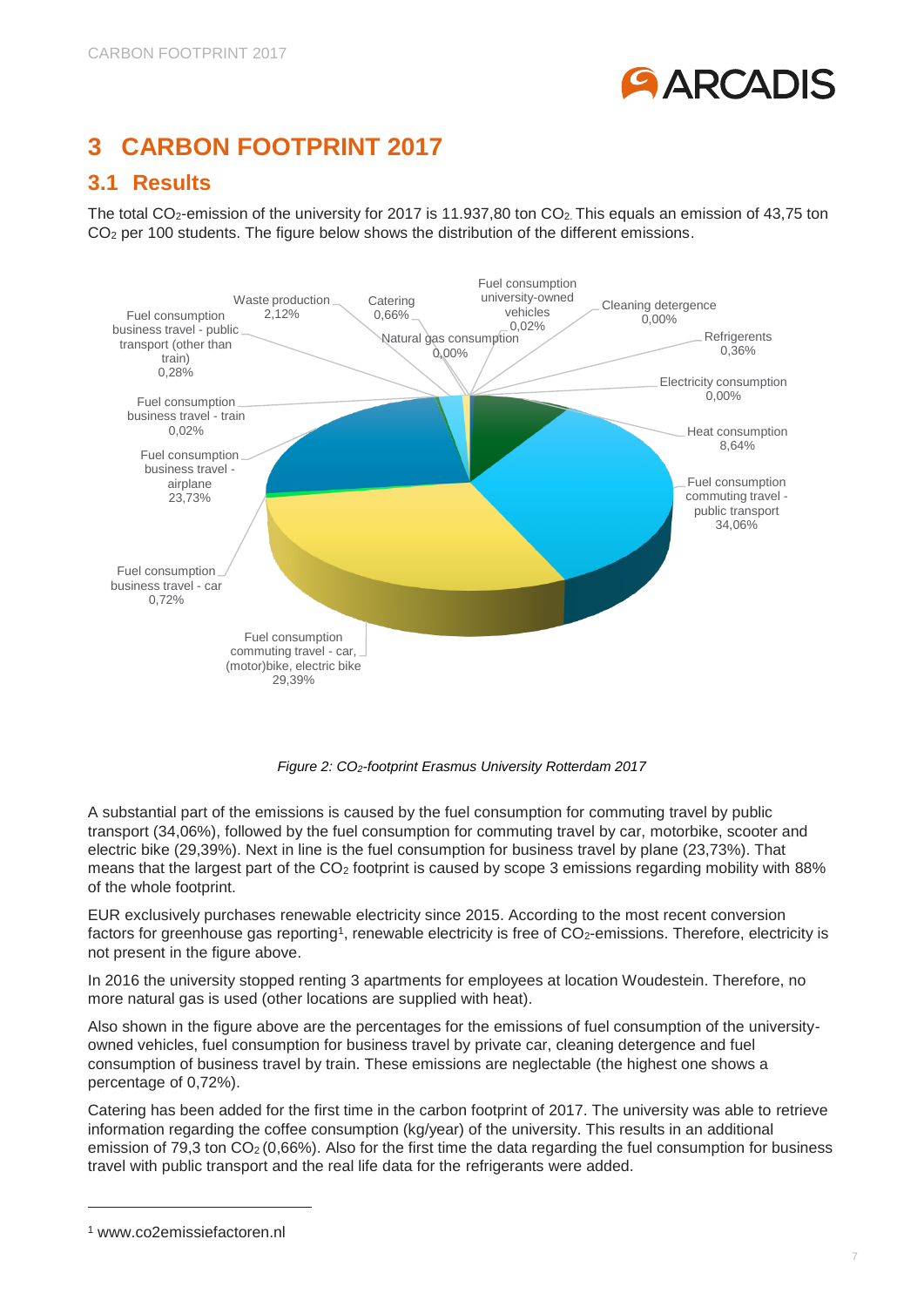

Comparing this footprint to the footprint of 2016, some changes are visible. The overall footprint increased by nearly 4%. The CO<sub>2</sub>-emission has increased from 11.491 ton CO<sub>2</sub> in 2016 to 11.938 ton CO<sub>2</sub> in 2017, mainly due to an increase of students and employees.

The table below shows the  $CO<sub>2</sub>$ -emissions of the university per scope and type of emission. The emissions are related to the number of students and employees and to the gross floor area. This is done because the universities energy consumption is affected by these parameters. It is obvious that the total CO<sub>2</sub>-emission of one student is way lower  $(0,44 \text{ ton } CO<sub>2</sub>)$  than the total emission of one employee  $(4,07 \text{ ton } CO<sub>2</sub>)$ .

| Types of emission per scope                                               |         |            |             |                 |                          |
|---------------------------------------------------------------------------|---------|------------|-------------|-----------------|--------------------------|
|                                                                           |         | Total      | Per student | Per<br>employee | Per GFA                  |
|                                                                           |         | [ton/year] | [ton/100]   | [ton/emp]       | [ton/100m <sup>2</sup> ] |
| Direct emissions                                                          |         |            |             |                 |                          |
| Natural gas consumption                                                   | Scope 1 |            | 0,000       | 0,000           | 0,000                    |
| Fuel consumption university-owned vehicles                                | Scope 1 | 1,8        | 0,007       | 0,001           |                          |
| Cleaning detergence                                                       | Scope 1 | 0,6        | 0,002       | 0,000           | 0,000                    |
| Refrigerents                                                              | Scope 1 | 42,9       | 0,157       | 0,015           | 0,018                    |
| Indirect emission                                                         |         |            |             |                 |                          |
| Electricity consumption                                                   | Scope 2 |            | 0,000       | 0,000           | 0,000                    |
| Heat consumption                                                          | Scope 2 | 1.031,0    | 3,778       | 0,352           | 0,439                    |
| Other indirect emissions                                                  |         |            |             |                 |                          |
| Fuel consumption commuting travel - public transport                      | Scope 3 | 4.065,5    | 14,898      | 1,387           |                          |
| Fuel consumption commuting travel - car, (motor)bike,<br>electric bike    | Scope 3 | 3.508,8    | 12,858      | 1,197           |                          |
| Fuel consumption business travel - car                                    | Scope 3 | 86,2       | 0,316       | 0,029           |                          |
| Fuel consumption business travel - airplane                               | Scope 3 | 2.833,2    | 10,382      | 0,966           |                          |
| Fuel consumption business travel - train                                  | Scope 3 | 2,4        | 0,009       | 0,001           |                          |
| Fuel consumption business travel - public transport<br>(other than train) | Scope 3 | 33,4       | 0,122       | 0,011           |                          |
| Waste production                                                          | Scope 3 | 252,7      | 0,926       | 0,086           | 0,108                    |
| Catering                                                                  | Scope 3 | 79,3       | 0,291       | 0,027           | 0,034                    |
| Total (students & employees)                                              |         | 11.937,8   | 43,746      | 4,072           | 0,599                    |

*Table 1: CO2-emissions Erasmus University Rotterdam 2017*

Figure 3 shows the distribution of emissions per scope. Approximately 91% of the total emission derives from the emissions of scope 3. As waste production only makes up for 2 percent and catering only makes up for 0,66% of the total percentage of scope 3, mobility is responsible for nearly all  $CO<sub>2</sub>$ -emissions of the university.

Compared to the emission per scope in 2016, the emissions of scope 1 slightly decreased as well as the emission of scope 2. Scope 3 on the other hand, mainly consisting of mobility, increased from 88% (10.087 ton CO<sub>2</sub>) of the total footprint to nearly 91% (10.862 ton CO<sub>2</sub>) of the total footprint. Further below, the various emissions and the changes during 2017 are described in more detail.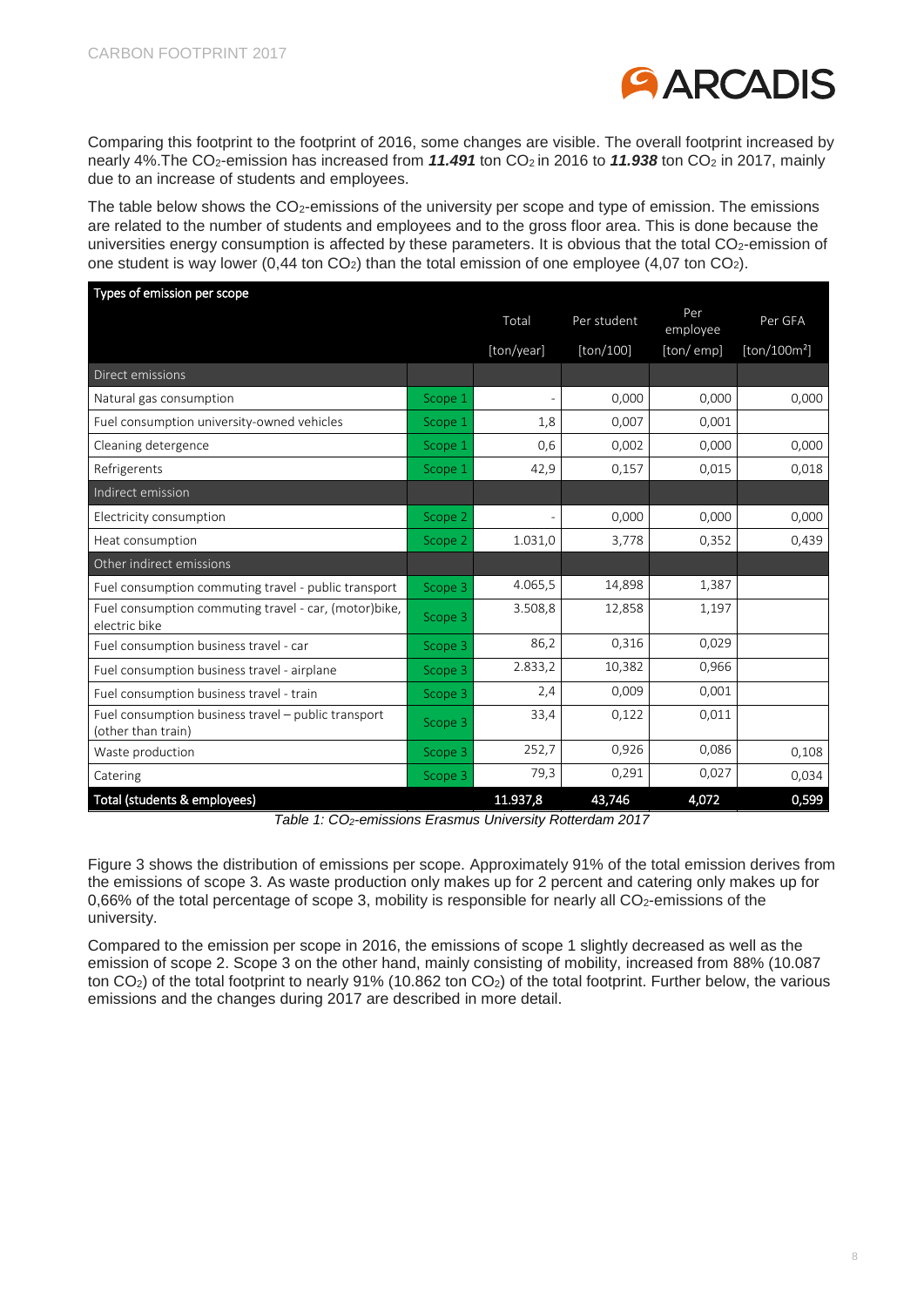



*Figure 3: CO2-emissions per scope*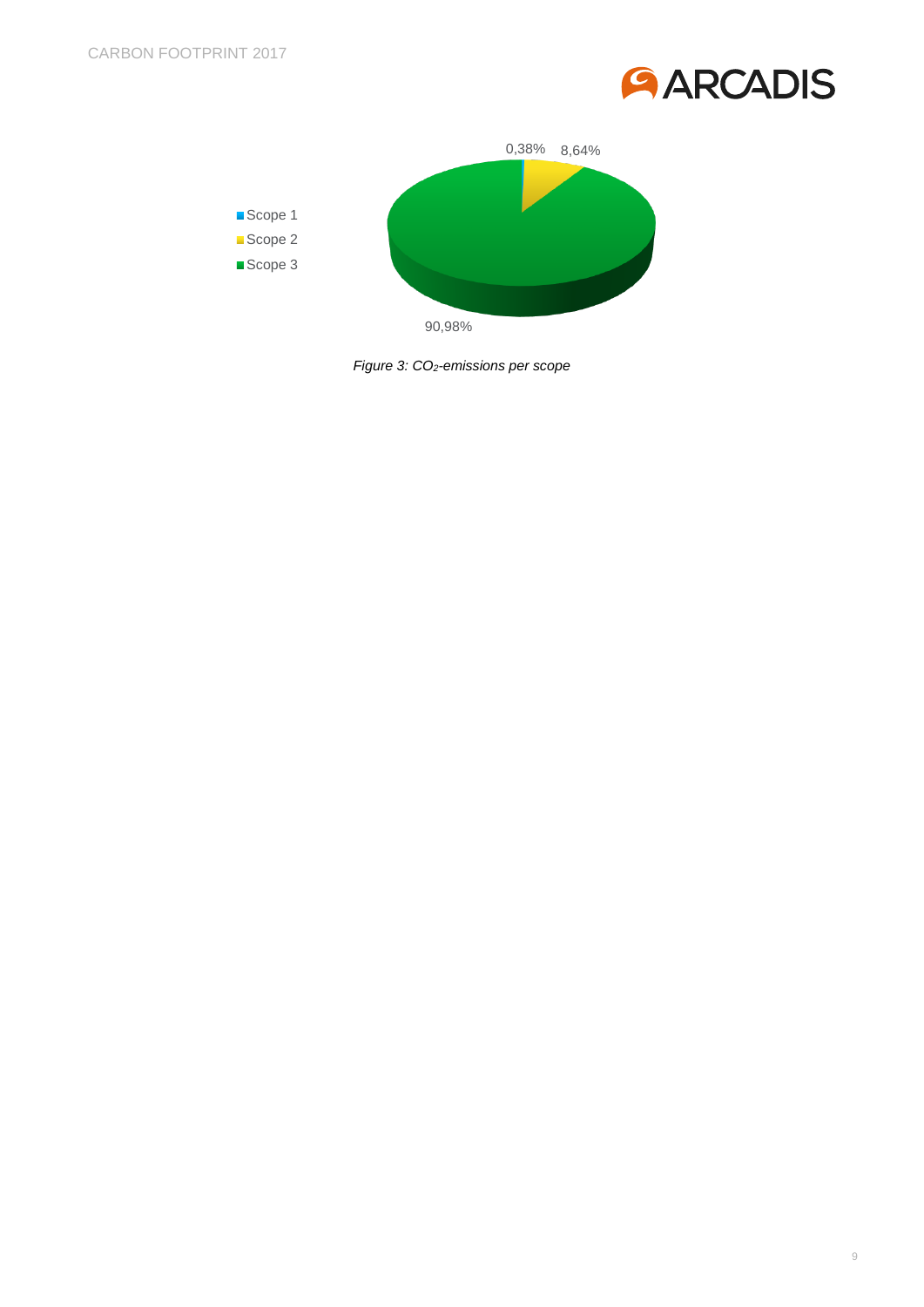

### <span id="page-9-0"></span>**3.2 Results per source of CO2-emission**

### <span id="page-9-1"></span>**3.2.1 Direct emissions**

The diagram below shows the impact of the various emissions of scope 1.



*Figure 4: Emissions scope 1*

### *Natural gas - Energy data buildings*

In 2015 the natural gas consumption was responsible for 4,1 ton CO<sub>2</sub> (0,03% of the total footprint of 2015). The natural gas was used for the heating of the staff accommodation. Those apartments are no longer in use, therefore no natural gas has been used in 2016 and 2017.

#### *University-owned vehicles*

The total costs for fuel (diesel) for university-owned vehicles is  $\epsilon$  684,- for the year 2017. Using data from Statistics Netherlands<sup>2</sup>, a translation from costs into used liters diesel is done. The average price for diesel over 2017 is € 1,22/ liter. The university used one vehicle during 2017.

In 2017 the university-owned vehicles are responsible for 1,8 ton CO<sub>2</sub> (0,02% of total footprint). Compared to 2016 (2,9 ton  $CO<sub>2</sub>$ ), this is a further reduction.

### *Refrigerants*

Refilling of the refrigerants is done by a third party. They maintain a list of refrigerants that have been refilled/ drained. This year it was for the first time possible to retain this list from the contracted party (emissions from earlier years were based on an estimation).

In 2017 the use of refrigerants is responsible for 42,9 ton CO<sub>2</sub> (0,36% of total footprint). Due to the fact that estimations have been made in earlier years, a comparison of the emissions has no added value (nevertheless, due to validated numbers, a decrease is visible).

#### *Cleaning detergence*

For the year of 2017 valid data on cleaning detergence use is available. In earlier years the data regarding cleaning detergents has been incomplete. A comparison to former years is therefore not useful.

In 2017 cleaning detergents were responsible for an emission of  $0.6$  ton  $CO<sub>2</sub>$  (0,001% of total footprint).

-

<sup>2</sup> www.cbs.nl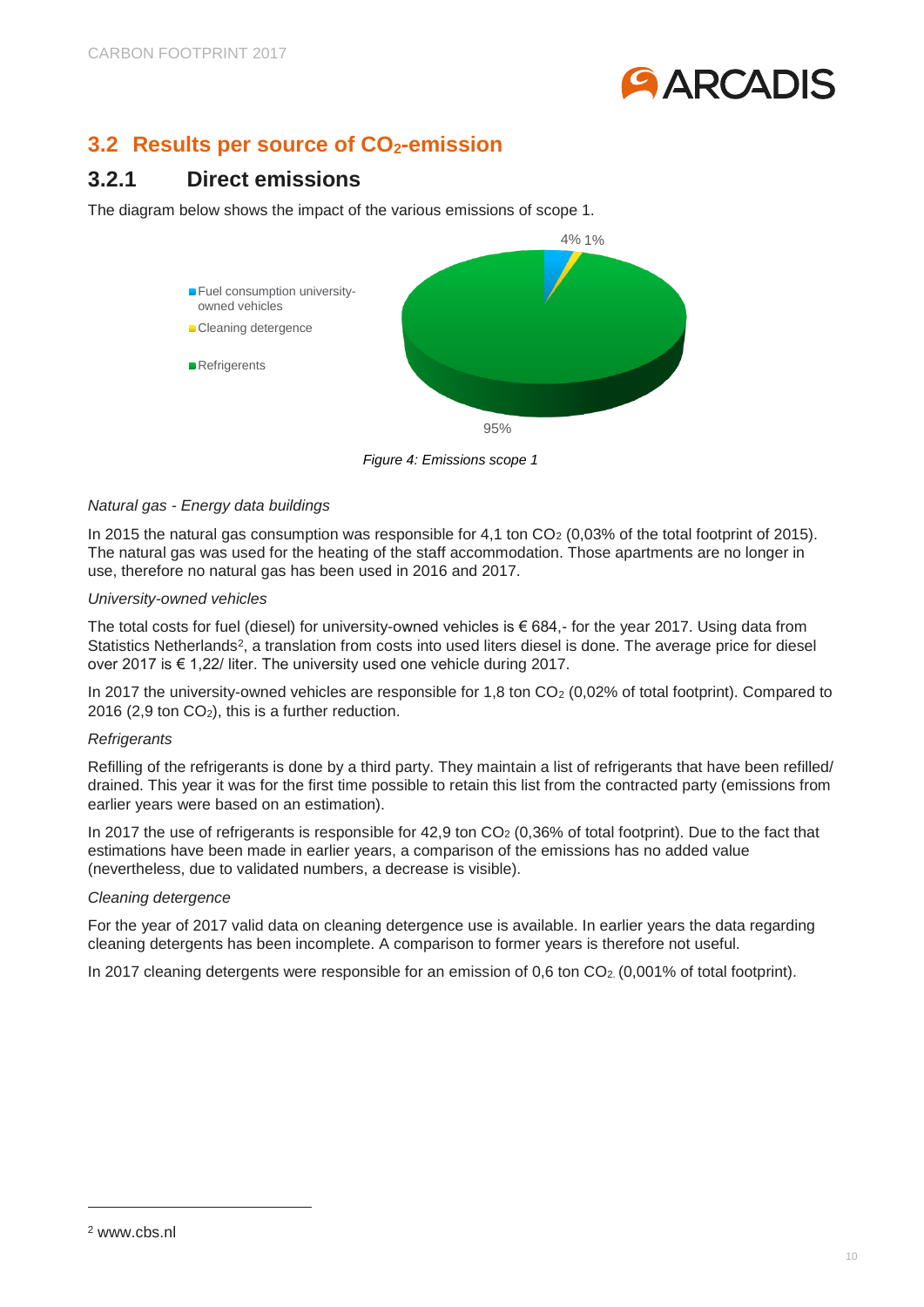

### <span id="page-10-0"></span>**3.2.2 Indirect emissions**

#### *Electricity - Energy data buildings*

The energy data of the buildings are based on measurement data from invoices or manual readings of the electricity meters. The university only purchases renewable electricity. The electric cars are also charged with renewable electricity. Therefore, there is no CO<sub>2</sub>-emission deriving from the use of electricity.

*Heat consumption - Energy data buildings*

The energy data of the buildings are based on measurement data from invoices (Eneco).

In 2017 the heat consumption is responsible for 1.031 ton  $CO<sub>2</sub>$  (8,64% of total footprint).

Compared to 2016 (1.168,3 ton CO<sub>2</sub>), a decrease of nearly 12% is visible. This is mainly due to the warmer winter months (2.757 degree days in 2016 vs. 2.587 degree days in 2017).

Since 2017, the university is compensating its emissions deriving from their heat consumption and has offset 1.031 tons of CO2 equivalents in the year 2017 with GS cookstoves for Kenia, Tanzania and Uganda. Climate Neutral Group invests in emission reduction projects which combine energy, environment and developmental solutions into sustainable business opportunities in developing countries.

### <span id="page-10-1"></span>**3.2.3 Further indirect emissions**

The diagram below shows the impact of the various emissions of scope 3.





### *Commuting travel*

-

Once every two or three years, the university conducts a mobility survey on the travel behavior of employees and students<sup>3</sup>. The upcoming survey is planned to be conducted in 2019. Based on the results of the data of the last survey, the number of kilometers travelled by various modalities has been extrapolated for the total amount of students and employees. The results of the survey of 2014 are used for the data of the footprints of 2015, 2016 and 2017.

In 2017, commuting travel by public transport is responsible for  $4.065,5$  ton  $CO<sub>2</sub>$  (34,06% of total footprint). Commuting travel by car, motorbike, scooter and electrical bike is responsible for 3.508,8 ton CO<sup>2</sup> (29,39% of total footprint).

In 2016, commuting travel by public transport was responsible for 3.834,5 ton CO<sub>2</sub> and commuting travel by car, motorbike, scooter and electrical bike was responsible for 3.296,1 ton CO<sub>2</sub>. This increase in both

<sup>&</sup>lt;sup>3</sup> Voortgangsrapportage Mobiliteitsbeleid; June 11<sup>th</sup>, 2015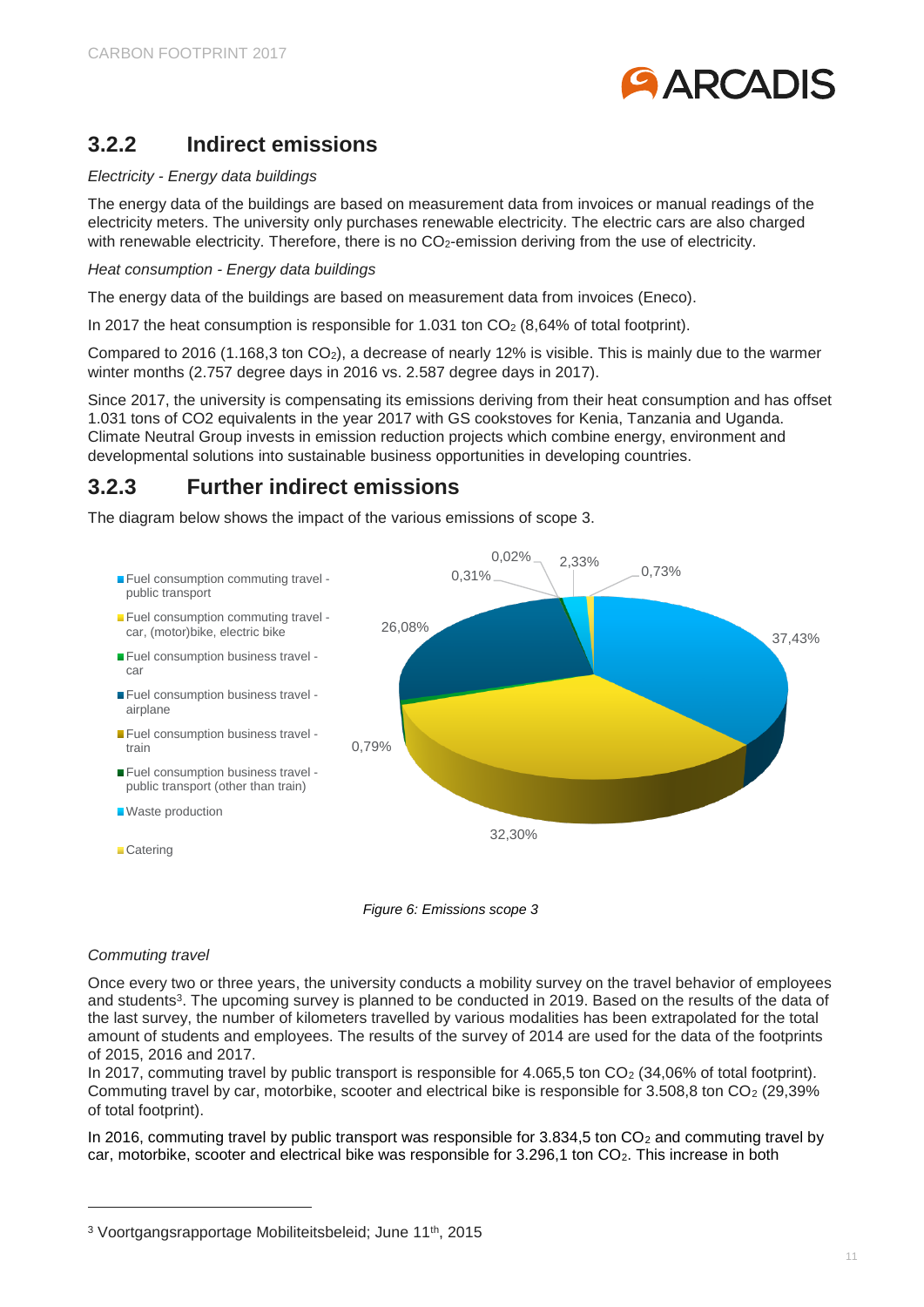

categories is mainly due to the increase of the amount of students (5,8% increase) and employees (7,2% increase). No additional measures have been implemented.

#### *Business travel by private car, train and plane*

To be able to analyse the emissions for business travel, the invoices of the employees  $(6, 0, 19$ / kilometer) have been used to calculate the result. In 2017 business travel by private car is responsible for 86,2 ton CO<sub>2</sub> (0,72% of total footprint). Compared to the emissions in 2016, a slight reduction is visible (5,3%).

A number of employees is using their NS-business card for national train travels. Accurate data is derived from the business card overview. The invoices handed in manually are added to the overall data.

In 2017 business travel by train is responsible for 2,4 ton  $CO<sub>2</sub>$  (0,02% of total footprint). Compared to the emissions in 2016, a reduction is visible (7,7%).

Business travel by plane is determined based on the destination of the flights and possible stop-overs. For the major part of the flights, the destination is known. For a certain amount of flights (5%) an assumption had to be made regarding the destination airport. It has been assumed that the departure airport is solely Schiphol Airport, due to missing data on the departure airport. Above described uncertainty factors result in an inaccuracy of the assigned emission which in reality may even be higher. The distance (flight kilometers) is determined using the website http://www.travelmath.com/flight-distance/. According to the distances (national, European and intercontinental) the emissions are calculated.

In 2017 business travel by plane is responsible for  $2.833,2$  ton  $CO<sub>2</sub>$  (23,73% of total footprint).

Compared to 2016 (2.622,2 ton  $CO<sub>2</sub>$ ), an increase is visible.

#### *Waste production*

The university monitors different waste streams. This list of registered waste volumes serves as an input for calculating the carbon footprint. In this footprint seven waste streams are included:

- Residual waste.
- Paper and cardboard waste.
- Plastic.
- Glass.
- Swill.
- (Domestic) electrical appliances.

#### Assumptions:

- Confidential waste is classified as paper waste.
- (Domestic) electrical appliances are seen as refrigerators (mostly used at the university). Assumptions have been made about the materials of which a refrigerator consists of (10% plastic, 20% glass, 70% iron).

In 2017 the waste production is responsible for 252,7 ton  $CO<sub>2</sub>$  (2,12% of total footprint). The amount recorded for the Hatta complex is based on an estimation. Compared to 2016 (240,4 ton CO2) an increase of 5% is shown, possibly due to the increase of the amount of students and employees.

#### *Catering - coffee*

This category has been added to the carbon footprint of the university for the first time. The university was able to retrieve the data regarding coffee beans used in 2017, which was 7.312 kg. Using the conversion factor of Wuppertal Institute in Germany (one of the few public available conversion factors) of 10,85 kg  $CO<sub>2</sub>/kg$  coffee, the use of coffee results in 79,3 ton  $CO<sub>2</sub>$  (0,66% of total footprint).

### <span id="page-11-0"></span>**3.3 Preview**

Sustainability is one of the main strategic research topics on which the university wants to focus during the upcoming years. In the field of education and research, sustainability is playing a major role since a couple of years. The topic is no less relevant to the management of a business. During the last couple of years, the university has been eager to further improve the sustainability of the management. The focus has been on housing, mobility, energy, waste management, catering and sustainable procurement.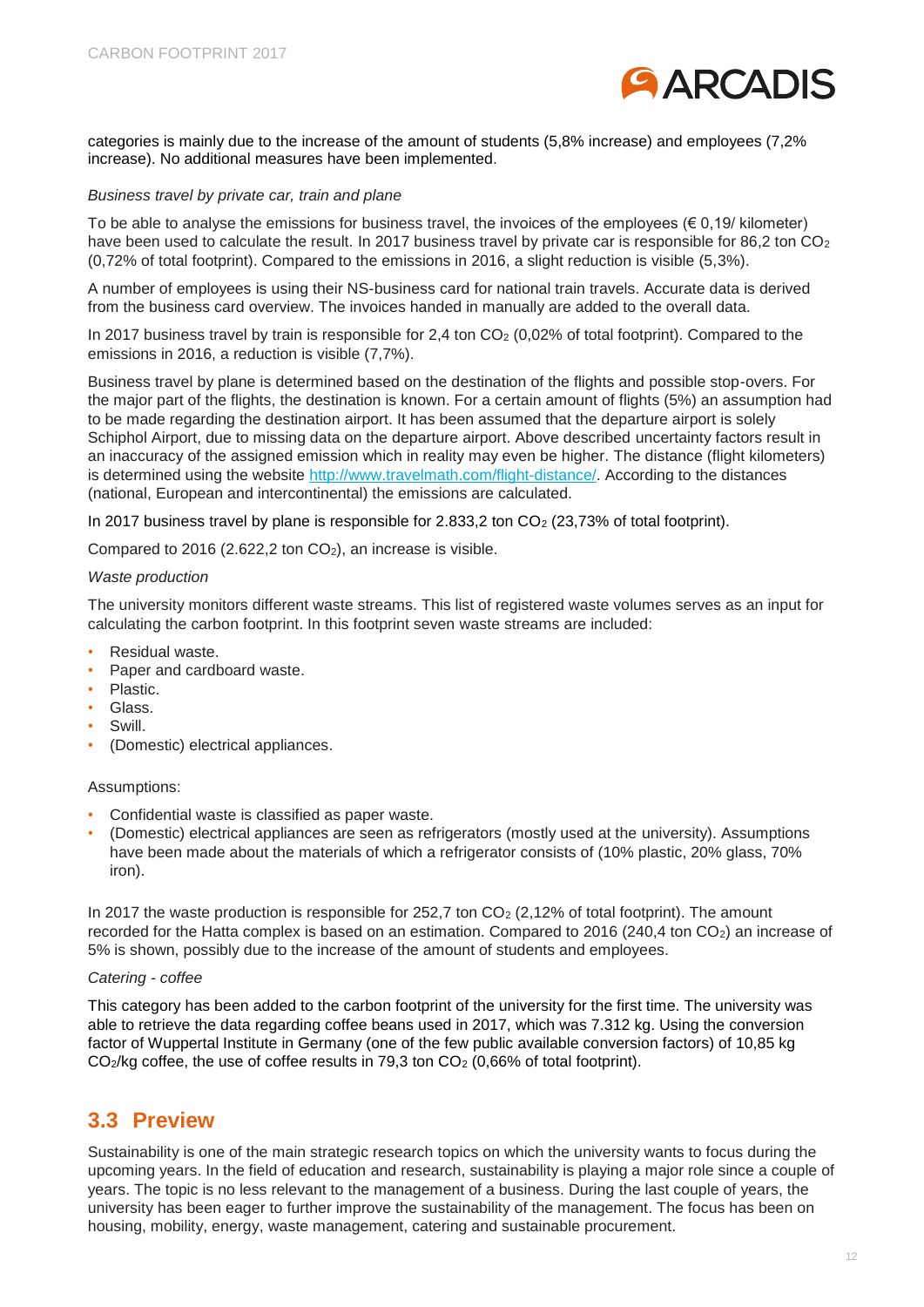

The university therefore aims to improve the CO<sub>2</sub> footprint constantly. Attention is paid on the reliability and accuracy of the used data.

This mainly concerns the following aspects:

- 1. Data on catering.
- 2. Data on transport.

#### **Catering**

Part of scope 3 are emissions concerning the catering. For 2015 and 2016, these emissions were not identified because there was no data available. Erasmus University Rotterdam pays additional attention to the  $CO<sub>2</sub>$  supply chain emissions. The university is committed to lower their emissions in the supply chain. Furthermore, students are regularly inquiring about the products available in the canteens.

Also a few sustainable initiatives have been set up, e.g.:

- During the Sustainability conference, a vegan lunch has been served. Of each product used, a carbon footprint was available.
- The Erasmus Food Lab offers a vegan cooking workshop to everyone interested.

While scope 1 and 2 cover direct emissions sources (e.g., fuel used in company vehicles and purchased electricity), scope 3 emissions cover all indirect emissions due to the activities of an organization. These include emissions from both suppliers and consumers. A complete chain analysis starts at the raw materials purchased and ends with the treatment of the waste at the end of the lifetime of the product delivered.

For this, the university's catering data will be gathered and analyzed the upcoming year. Right now, the university was able to retrieve information on the amount of coffee beans used. A first step in the right direction to calculate the emissions of the catering in total. Also a new contract with the catering company is due to be set up, a perfect opportunity to regularly include a list of inventory with the bill.

#### **Transport**

An important part of the footprint are the emissions originating from transport. Various aspects are part of the analysis:

- Commuting travel of students and employees
- Business travel of employees

The commuting travel of the students and the employees is currently based on a mobility survey originating from 2014. The data gathering process can be improved in the upcoming years, especially the response to the survey can be stimulated to strengthen the analysis (> 40% response). A standardized way of monitoring the necessary data will enhance the accuracy of the data. As long as there is no overall monitoring system, a regular update of the survey can provide the university with a reliable dataset. The upcoming survey is planned to be conducted in 2019.

The business travel made by plane is determined based on the destination of the flights. For the major part of the flights, the destination is known. For a certain amount of flights an assumption had to be made. It also has been assumed that the departure airport is solely Schiphol Airport, due to missing data on the departure airport. By making certain assumptions, the university has elaborated their analysis, separating the different flight distances.

Nevertheless, further improvement is possible. Exact flight data can be recorded on a faculty level so it can be monitored and benchmarked. Usually a contract with a travel agency should provide this possibility if everyone books their trips through this agency. The latter is improved when non-agency declarations will not be honored. In the upcoming years, further steps will be taken to strengthen this aspect of the analysis.

The distance travelled and the modality used for business travel should be recorded in declaration forms. If this is not possible, the focus should be shifted to flights only. That is because international train travel and international car travel will be only a small fraction of the emissions.

Also transport of products to the university (suppliers of the university and catering) has not been included in the analysis. The university is intending to include this emission stream and will collect the relevant data.

The university has planned to set up a new mobility policy upcoming year, focusing on reducing travel by car and stimulating public transport.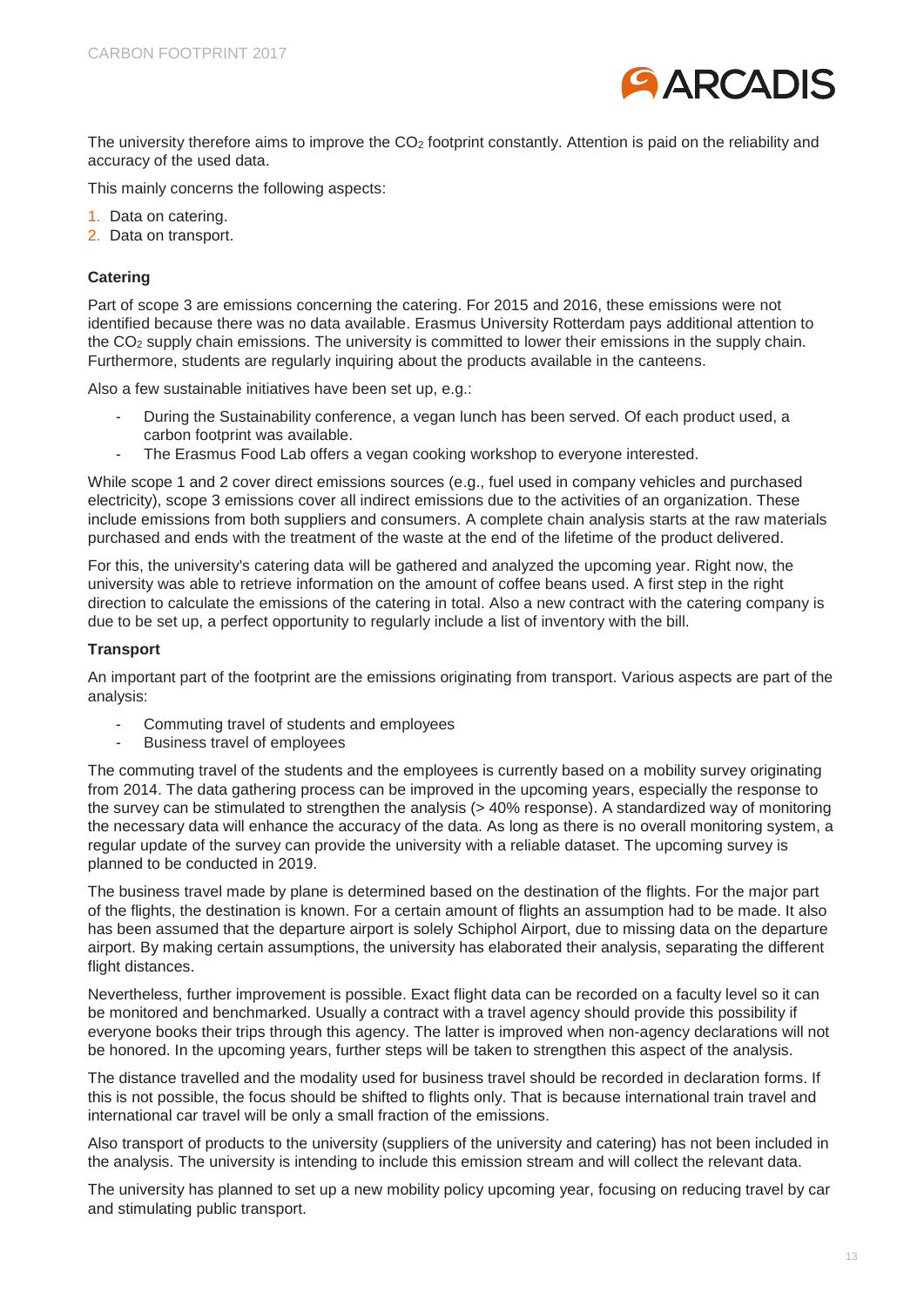

# <span id="page-13-0"></span>**APPENDIX I - CONVERSION FACTORS**

### Variables

| Year                                | 2017                     |                                             |                                              |                                                                                                               |                      |                                                                                                                   |       |        |
|-------------------------------------|--------------------------|---------------------------------------------|----------------------------------------------|---------------------------------------------------------------------------------------------------------------|----------------------|-------------------------------------------------------------------------------------------------------------------|-------|--------|
| Owner                               | Jan-Cees Jol             |                                             |                                              |                                                                                                               |                      |                                                                                                                   |       |        |
|                                     |                          |                                             |                                              |                                                                                                               |                      |                                                                                                                   |       |        |
| Students                            |                          | 27.289 students                             |                                              | 272,89 100 students                                                                                           |                      |                                                                                                                   |       |        |
| Employees<br>GFA                    | 234.676   m <sup>2</sup> | 2.932 employees                             |                                              | 2.347 100 m <sup>2</sup>                                                                                      |                      | Woudestein                                                                                                        |       |        |
| Peildatum stud. 1 okt 2017 /        |                          |                                             |                                              |                                                                                                               | Locatie              |                                                                                                                   | EUC   | ISS    |
| medewerkers 31 dec 2016             |                          |                                             |                                              |                                                                                                               | GFA(m <sup>2</sup> ) | 213.263                                                                                                           | 5.727 | 15.685 |
| natuurlijke personen                |                          |                                             |                                              |                                                                                                               |                      |                                                                                                                   |       |        |
| CO <sub>2</sub> -conversion factors |                          | Most recent update:                         | December<br>11th. 2018                       |                                                                                                               |                      | according to: http://co2emissiefactoren.nl/                                                                       |       |        |
| Scope 1                             |                          |                                             |                                              |                                                                                                               |                      |                                                                                                                   |       |        |
| Natural gas                         |                          | 1,890 kg CO <sub>2</sub> / Nm <sup>3</sup>  |                                              | 1,884                                                                                                         | 2016                 |                                                                                                                   |       |        |
| Gasoline                            |                          | 2,740 kg CO <sub>2</sub> / liter $*$ E95 NL |                                              |                                                                                                               |                      |                                                                                                                   |       |        |
| Diesel                              |                          | 3,230 kg $CO2/$ liter * NL                  |                                              |                                                                                                               |                      |                                                                                                                   |       |        |
| <b>R22T</b>                         |                          | 1.810 kg $CO_2$ / kg                        |                                              |                                                                                                               |                      |                                                                                                                   |       |        |
| R134a                               |                          | 1.430 kg $CO_2$ / kg                        |                                              |                                                                                                               |                      |                                                                                                                   |       |        |
| R407c                               |                          | 1.774 kg $CO_2$ / kg                        |                                              |                                                                                                               |                      |                                                                                                                   |       |        |
| R410a                               |                          | 2.088 kg $CO2/kg$                           |                                              |                                                                                                               |                      |                                                                                                                   |       |        |
| R507                                |                          | 3.985 kg $CO_2$ / kg                        |                                              |                                                                                                               |                      |                                                                                                                   |       |        |
| Scope 2                             |                          |                                             |                                              |                                                                                                               |                      |                                                                                                                   |       |        |
| Electricity grey                    |                          | 0,526 kg $CO_2$ / kWh                       |                                              |                                                                                                               |                      |                                                                                                                   |       |        |
| Electricity green                   |                          |                                             | kg CO <sub>2</sub> /kWl * Wind, water, zonne |                                                                                                               |                      |                                                                                                                   |       |        |
| <b>Heat STEG</b>                    |                          | 22,000 kg CO <sub>2</sub> / GJ              |                                              | * Cijfers conform hopgave Eneco                                                                               |                      |                                                                                                                   |       |        |
| Scope 3                             |                          |                                             |                                              |                                                                                                               |                      |                                                                                                                   |       |        |
| Public transport (average)          |                          | 0,061 kg CO2/km                             |                                              |                                                                                                               |                      |                                                                                                                   |       |        |
| Train (average)                     |                          | 0,039 kg CO2/km                             |                                              |                                                                                                               |                      |                                                                                                                   |       |        |
| Car (average)                       |                          | 0,220 kg $CO_2$ / km                        |                                              |                                                                                                               |                      |                                                                                                                   |       |        |
| Residual waste                      |                          | $0,527$ kg CO2/kg                           |                                              |                                                                                                               |                      | * Municipal solid waste {NL}  treatment of, incineration   Alloc Def, S                                           |       |        |
|                                     |                          |                                             |                                              |                                                                                                               |                      | * The recylce process of paper and comparable materials generates energy to be used in the                        |       |        |
| Paper waste                         |                          |                                             |                                              | materials is set to '0' due to the recycling step.                                                            |                      | kg CO2/kg production process of new paper. For that the emission regarding paper and comparable                   |       |        |
| Fruit, vegetables, garden           | 0,0001                   | kg CO2/kg                                   |                                              |                                                                                                               |                      | * Biogas {GLO}  market for   Alloc Def, S    Soortelijk gewicht: 400 kg/m <sup>3</sup>                            |       |        |
|                                     |                          |                                             |                                              |                                                                                                               |                      | * The recylce process of plastic generates energy to be used in the production process of                         |       |        |
| Plastic                             |                          | kg CO2/kg                                   |                                              |                                                                                                               |                      | new plastic. For that the emission regarding plastic is set to '0' due to the recycling step.                     |       |        |
|                                     |                          |                                             |                                              |                                                                                                               |                      | * The recylce process of glass generates energy to be used in the production process of new                       |       |        |
| Glass                               |                          |                                             |                                              |                                                                                                               |                      | kg CO2/kg glass. For that the emission regarding glass is set to '0' due to the recycling step.                   |       |        |
| Swill                               |                          |                                             |                                              |                                                                                                               |                      | $0,0001$ kg CO2/kg * Biogas {GLO}  market for   Alloc Def, S    Density: 400 kg/m <sup>3</sup>                    |       |        |
| Appliances                          |                          |                                             |                                              | 2,0300 kg CO2/kg * Cast iron {GLO}  market for   Alloc Def, S                                                 |                      |                                                                                                                   |       |        |
| Asito Element                       |                          | 1,2700 kg CO2/kg                            | {GLO}  market for   Alloc Def, S             |                                                                                                               |                      | * Important ingredient: hydrogen peroxide, dilluted (1%): Hydrogen peroxide, without water, in 50% solution state |       |        |
| Decalcifier                         |                          | 8,7000 kg CO2/kg                            |                                              |                                                                                                               |                      | * Mainly consists of citric acid: Citric acid {GLO}  market for   Alloc Def, S                                    |       |        |
| Hand soap                           |                          | 1,3400 kg CO2/kg                            |                                              | solution state {GLO}  market for   Alloc Def, S                                                               |                      | *Mainly consists of fat and sodium hydroxide (estimation: 50%) Sodium hydroxide, without water, in 50%            |       |        |
| Carpet cleaner                      |                          | kg CO <sub>2</sub> /kg                      |                                              |                                                                                                               |                      |                                                                                                                   |       |        |
| Airplane < 700km                    |                          | 0,2970 kg CO2/km                            |                                              |                                                                                                               |                      |                                                                                                                   |       |        |
| Airplane EU 700-2500 km             |                          | 0,2000 kg CO2/km                            |                                              |                                                                                                               |                      |                                                                                                                   |       |        |
| Airplane Interco > 2500 km          |                          | 0,1470 kg CO2/km                            |                                              |                                                                                                               |                      |                                                                                                                   |       |        |
| Airplane (average)                  |                          | 0,2140 kg CO2/km                            |                                              |                                                                                                               |                      |                                                                                                                   |       |        |
| Bread                               |                          |                                             |                                              | 0,6570 kg CO2/kg *Wheat grain {GLO}  market for   Alloc Def, S                                                |                      |                                                                                                                   |       |        |
| Salade                              |                          |                                             |                                              | 3,0100 kg CO2/kg *Lettuce {GLO}  market for   Alloc Def, S                                                    |                      |                                                                                                                   |       |        |
| Meat                                |                          |                                             |                                              | 7,5000 kg CO2/kg *Red meat, live weight {GLO}  market for   Alloc Def, S                                      |                      |                                                                                                                   |       |        |
| Dairy                               |                          |                                             |                                              |                                                                                                               |                      | 234,0000 kg CO2/ m <sup>3</sup> * Dairy {GLO}  market for   Alloc Def, S; assumption: 10 liter milk= 1 kg chees   |       |        |
| Apple                               |                          |                                             |                                              | 0,3210 kg CO2/kg * Apple {GLO}  market for   Alloc Def, S                                                     |                      |                                                                                                                   |       |        |
| Coffee                              |                          |                                             | 10,8500 kg CO2/kg * Wuppertal Institute      | * Main ingredient: sodium carbonate (30%),                                                                    |                      |                                                                                                                   |       |        |
| Asito Waspoeder                     |                          | 1,7800 kg CO2/kg                            |                                              |                                                                                                               |                      | similar to Sodium percarbonate, powder {GLO}  market for   Alloc Def, S                                           |       |        |
| Asito linostripper                  |                          | 4,2500 kg CO2/kg                            |                                              | * Main ingredient not available. 2nd benzyl alcohol (30%):<br>Benzyl alcohol {GLO}  market for   Alloc Def, S |                      |                                                                                                                   |       |        |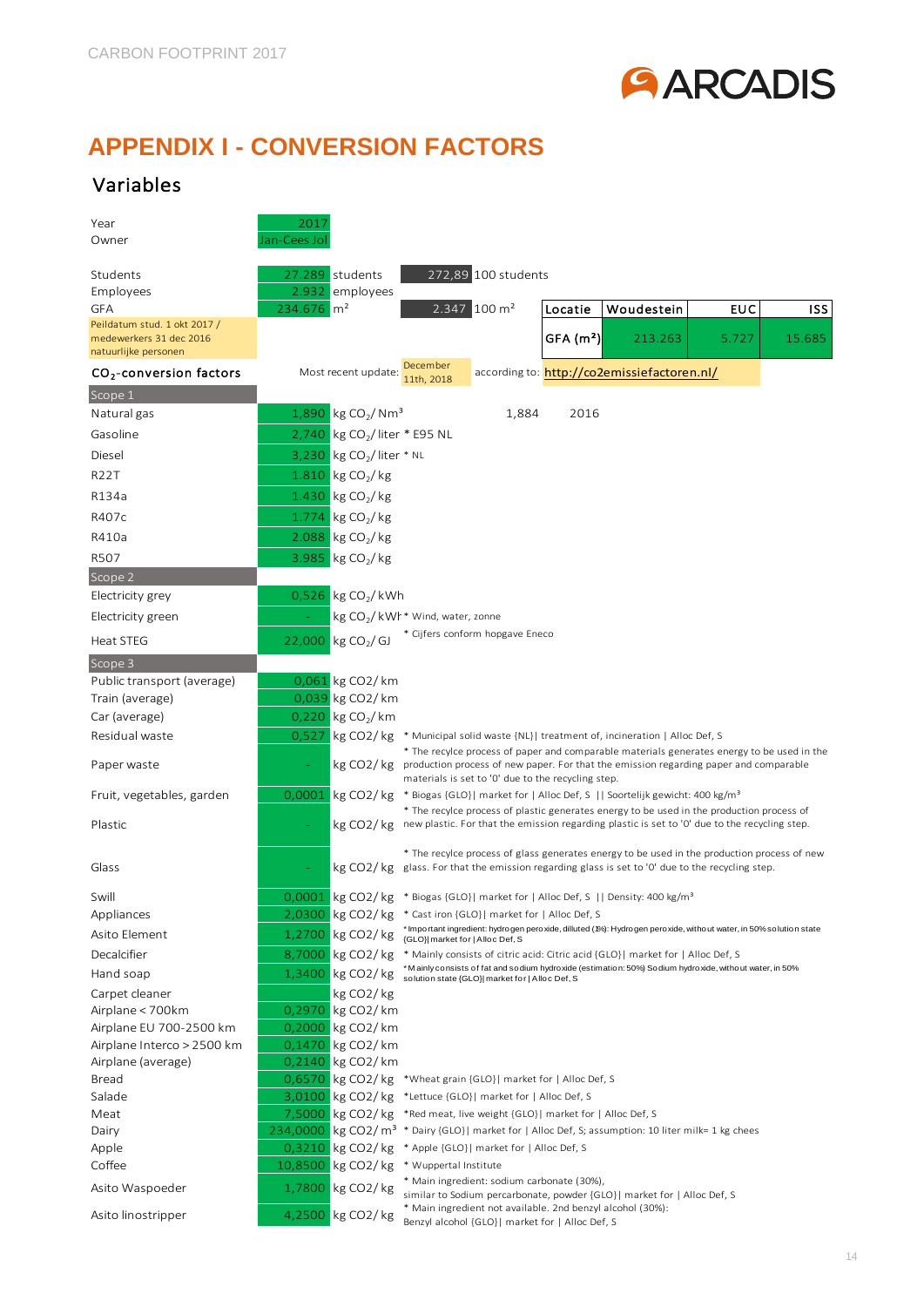

| <b>EUR Commuting</b>    |        |                                                |  |  |
|-------------------------|--------|------------------------------------------------|--|--|
| Other                   |        | 0,0610 kg CO2/pkm                              |  |  |
| Car (single passenger)  |        | $0,2200$ kg CO2/pkm                            |  |  |
| Car (carpooling)        |        | $0,2200$ kg CO2/pkm                            |  |  |
| Car + public transport  | 0.2200 | kg CO2/pkm                                     |  |  |
| Scooter                 |        | 0,0590 kg CO2/pkm*Afstudeerscriptie mobiliteit |  |  |
| <b>Bus</b>              |        | 0,1400 kg CO2/pkm                              |  |  |
| Bike electric           | 0.0070 | $\log CO2$ /pkm                                |  |  |
| <b>Bike</b>             |        | kg CO <sub>2</sub> /pkm                        |  |  |
| Bike + public transport | 0,0610 | kg CO2/pkm                                     |  |  |
| Metro                   |        | $0.0950$ kg CO2/pkm                            |  |  |
| Motorbike               |        | 0,1360 kg CO2/pkm*Afstudeerscriptie mobiliteit |  |  |
| Walking                 |        | kg CO2/pkm                                     |  |  |
| Tram                    | 0.0840 | $\log CO2$ /pkm                                |  |  |
| Train                   | 0.0390 | $\log CO2$ /pkm                                |  |  |
| Train+Tram/Bus/Metro    | 0,0610 | kg CO2/pkm                                     |  |  |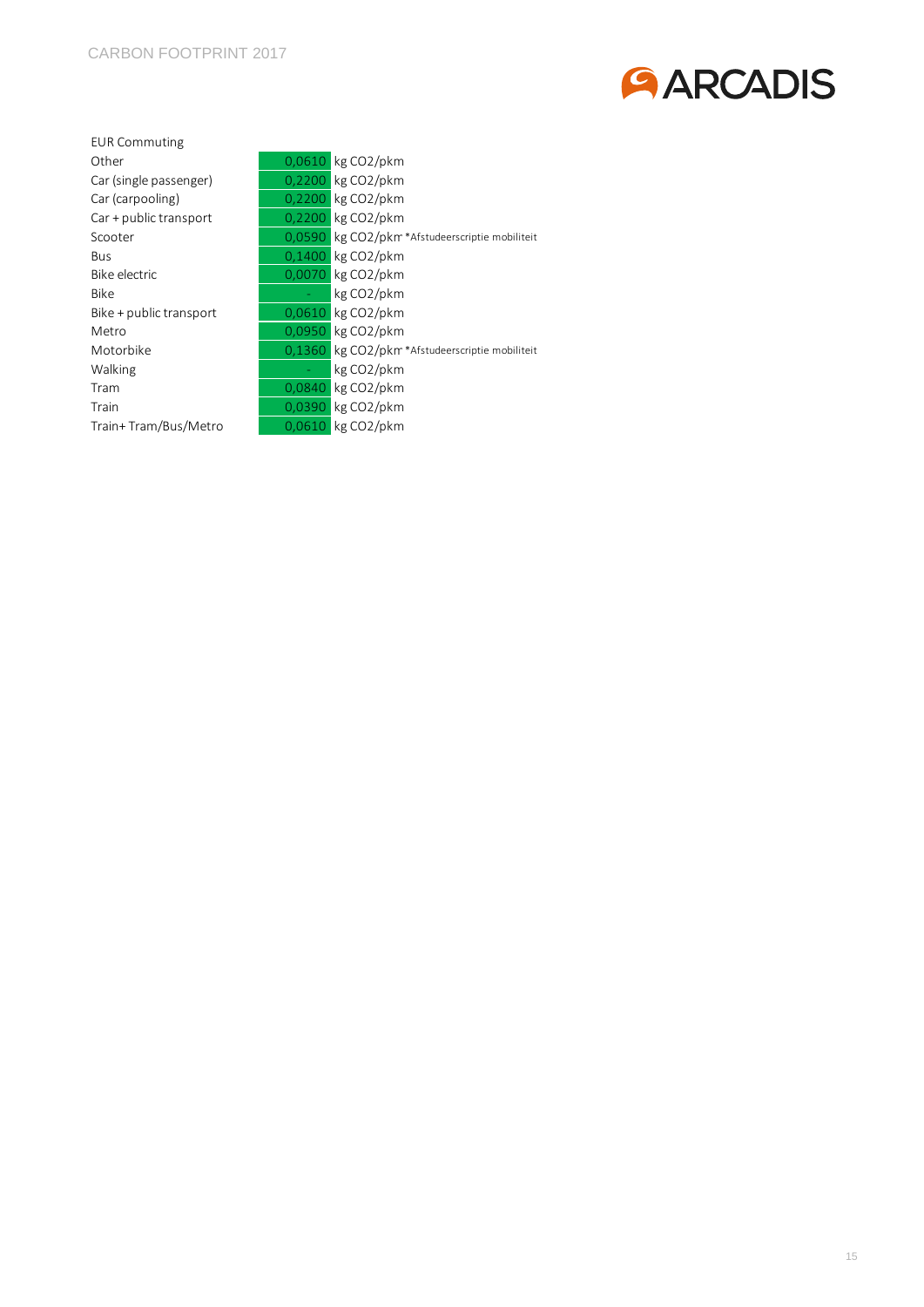

# <span id="page-15-0"></span>**APPENDIX II – CALCULATION SHEET**